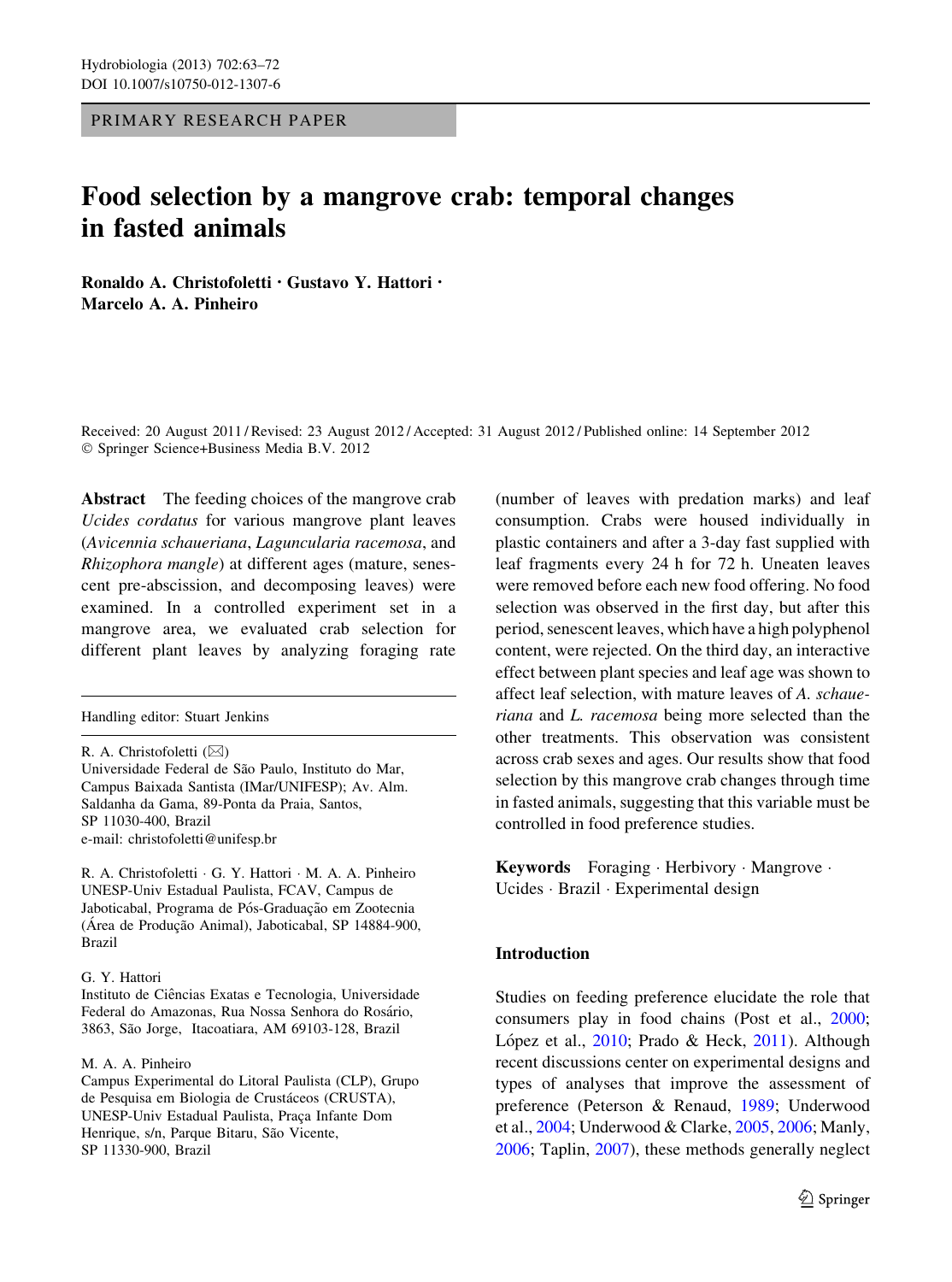the biologic context. For instance, feeding preference is usually assessed in fasted animals to force them to maximize efforts during their search for food (e.g., Micheli, [1993a](#page-8-0)), but, although it is known that fasting can influence predator behavior (McClintock & Lawrence, [1985](#page-8-0); Miyazaki et al., [2000](#page-8-0)), fasting effects themselves on food selection are disregarded. In a study with an intertidal organism conducted during different post-fasting phases, Christofoletti et al. [\(2010](#page-7-0)) showed that fasting may affect food selection, finding only statistically significant selection after 3 days but not before. This suggests that fasted animals forage indiscriminately when they come into contact with food and that after supplying their immediate nutrient needs, start selecting food. Therefore, experiments using fasted animals which do not consider temporal change in selection may be biased due to an influence of fasting. To avoid possible bias, Chen & Ye [\(2008](#page-7-0)) suggested that food should be supplied between a fasting period and the experiment, but did not test this hypothesis.

Mangroves are good biologic models for studying food selection, since this ecosystem presents low species diversity and hence few links in the trophic chain. Mangrove leaves are the primary source of food for herbivores in this environment and contribute to the high productivity of mangrove areas due to leaf litter, a primary source of nutrients in ecological interactions (Twilley et al., [1997;](#page-9-0) Boer, [2000](#page-7-0); Clough et al., [2000\)](#page-7-0). Consumers fragment vegetable matter, thereby increasing surface area and promoting colonization by bacteria and fungi, decomposition of undigested particles and soil enrichment (Skov & Hartnoll, [2002\)](#page-9-0). Crustacea are one of the major taxa that participate in litter consumption and removal because of their high biomass and bioturbation capacity and hence make a major contribution to the flow of energy in this ecosystem (Conde et al., [2000](#page-7-0); Wolff et al., [2000;](#page-9-0) Amouroux & Tavares, [2005](#page-7-0); Cannicci et al., [2008](#page-7-0) and Kristensen, [2008](#page-8-0) for review).

A number of studies report factors that influence leaf consumption by mangrove grapsid crabs related to plant distribution and the chemical composition of their leaves (Emmerson & McGwynne, [1992;](#page-8-0) Slim et al., [1997](#page-9-0); Sousa & Mitchell, [1999;](#page-9-0) Hernes et al., [2001;](#page-8-0) Skov & Hartnoll, [2002](#page-9-0)). Leaves are a poor diet because of high carbon to nitrogen content, indigestible structural carbon (cellulose and hemicellulose) and because secondary compounds (tannins) diminish nutrient

digestion and absorption (see Linton & Greenaway, [2007](#page-8-0) for review). Leaves become more nutritious (C:N) and palatable with age, and crabs may therefore prefer aged leaves to younger ones (Camilleri, [1989](#page-7-0); Micheli et al., [1991;](#page-8-0) Ashton, [2002\)](#page-7-0). Nevertheless, a diet composed predominantly of litter can limit the development of typical herbivorous crabs (Micheli, [1993a,](#page-8-0) [b\)](#page-8-0), prompting Skov & Hartnoll ([2002](#page-9-0)) to question why mangrove crabs eat leaves so abundantly.

Ucides cordatus(Linnaeus, 1763) is a semiterrestrial large-bodied crab of ecological and economic importance on the Brazilian coast. This species accounts for 76% of total epibenthic community biomass in mangrove areas (Koch & Wolff, [2002](#page-8-0)) and consumes nearly 81% of the litter (Nordhaus et al., [2006\)](#page-8-0). The diet of U. cordatus consists primarily of vegetable matter (Geraldes & Calventi, [1983;](#page-8-0) Branco, [1993;](#page-7-0) Nascimento, [1993](#page-8-0); Nordhaus & Wollf, [2007\)](#page-8-0). This crab has a feeding preference for R. mangle leaves, which is unexpected due to the low nutrient value of this species (Nordhaus & Wollf, [2007\)](#page-8-0). This would explain the low growth rate of U. cordatus described by Pinheiro et al. ([2005](#page-9-0)), since Arthropoda growth can be limited or even interrupted when their diet is rich in tannin or low in calories (Wolcott & Wolcott, [1987;](#page-9-0) Fleck & Layne, [1990](#page-8-0)). This crab is one of the main crustacean fishery resources in Brazil, especially in the north and northeast regions (Fausto-Filho, [1968\)](#page-8-0). Population surveys and technical– economic assessment of feasibility of farming U. cordatus are required to manage diminishing stocks (Ostrensky et al., [1995](#page-8-0); Ivo & Gesteira, [1999](#page-8-0); Vasconcelos et al., [1999;](#page-9-0) Diele & Koch, [2010](#page-8-0)). A better knowledge of this crabs feeding ecology is also essential to achieve this aim.

This study examined changes in selection of food by U. cordatus over time. An experiment was conducted on successive days to detect changes over the post-fasting phases, during which crabs had different energy demands following their recovery from fasting. Tests of selection of leaf food by U. cordatus were made based on leaf nutritional character (leaf species and age. The effect of crab sex and maturity on selection was also assessed.

# Materials and methods

The experiments were carried out in a mangrove located in the environmental protection area of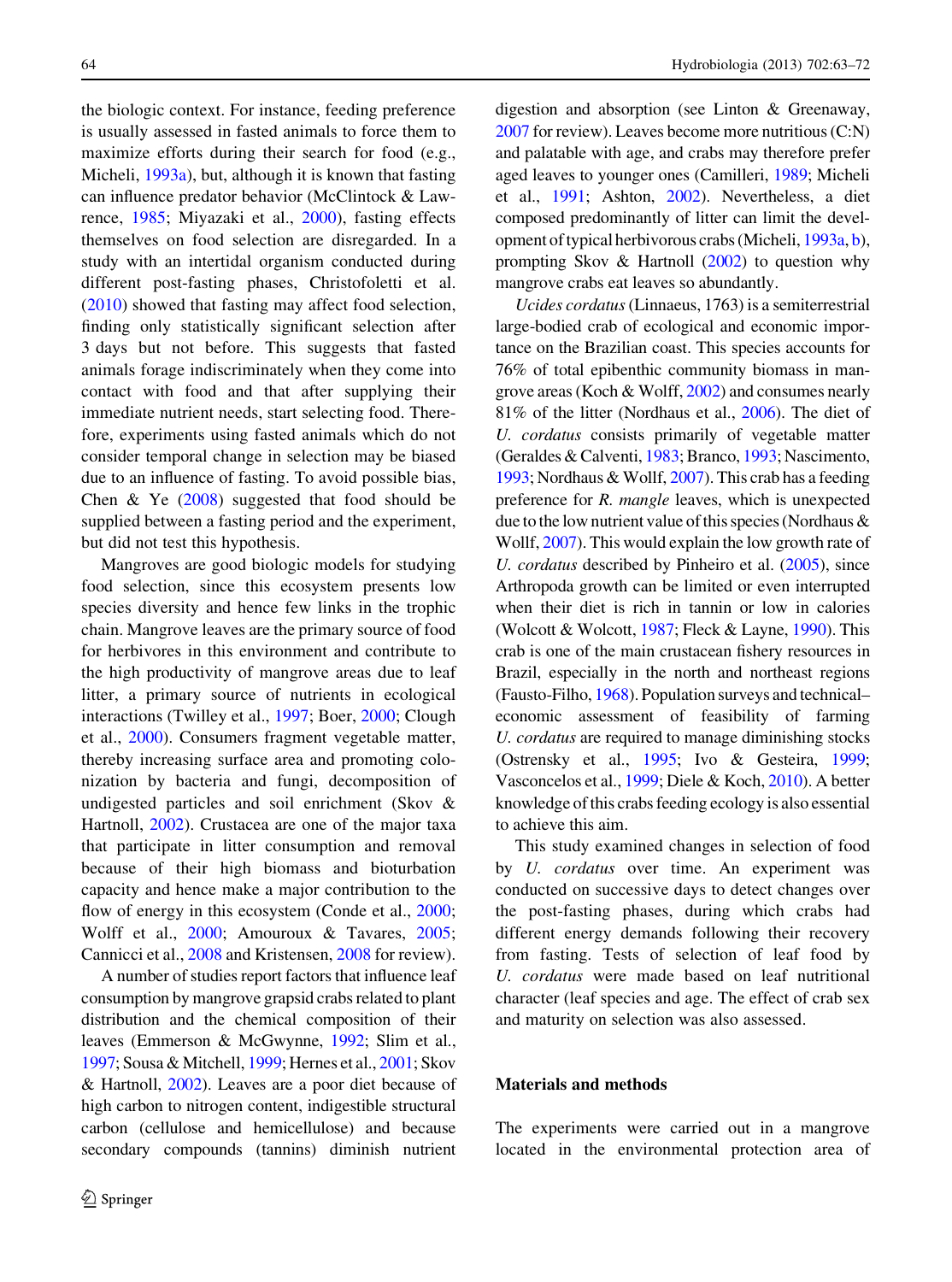Cananéia-Iguape-Peruíbe, São Paulo State (SP), southeast Brazil, in March 2005. We evaluated food selection by *U. cordatus*, which consisted of leaves obtained from the three main mangrove species in this region (Avicennia schaueriana Stapf & Leechman, Laguncularia racemosa C.F.Gaertn and R. mangle L) at different ages. Leaf age was considered based on stages: mature (green in the trees), senescent (yellow leaves in pre-abscission that dropped from the tree when touched) and decomposing (dark leaves on the ground, clearly undergoing leaching and bacterial decomposition).

The 72 crabs observed were analyzed according to sex and maturity, the latter based on size and abdominal characteristics (Pinheiro et al., [2005](#page-9-0)) (adult male, adult female, juvenile male, and juvenile female;  $N = 18$  for each category). Crabs were housed individually in a plastic container ( $\varnothing = 30$  cm; height  $= 15$  cm) filled to 2 cm with brackish water and covered with a net. Containers were held in a mangrove area in Ilha Comprida (SP), to provide natural temperature, humidity, and light–dark cycle conditions.

The nine treatments of types of leaves tested (three plant species  $\times$  three ages) were washed with tap water and cut into same-sized fragments. Leaf fragments were kept at room temperature for less than 24 h before the beginning of the experiment. Crabs were fasted for 3 days to allow complete emptying of the digestive tract. Following fasting, crabs simultaneously received one leaf fragment of each treatment. Leftovers were removed after 24 h and a new set of leaves were offered. This procedure was repeated twice, comprising three consecutive days over a total of 72 h of experiment.

We determined the content of macro and micronutrients, total polyphenols and fibers in the nine leaf types studied. Leaves were individually and thoroughly washed with tap water, dried with a clean cloth and kept cool for a maximum of 48 h. They were then dehydrated in a forced ventilation oven  $(60^{\circ}C)$  for 72 h) and ground in a knife mill.

Total polyphenol content was determined colorimetrically by the Folin–Denis method, with the use of a suitable aliquot size for each plant species (1 ml for L. racemosa, 10 ml for R. mangle and 50 ml for A. schaueriana, as determined in preliminary tests). The samples were assayed in triplicate and the mean result (with coefficient of variation under 15%) was used in the subsequent analysis. Dried, ground leaves were analyzed for nutrient content (P, K, Ca, Mg, Fe, Mn, B, Cu, Zn, S, and N) as described by Bataglia et al. [\(1983](#page-7-0)) and fiber quantification (lignin, cellulose, and hemicellulose) was performed at the UFSCar (Federal University of São Carlos)—Araras campus.

#### Data analyses

We assessed crab food selection by the leaf consumption that was measured by the leaf area eaten by the crab. Leaf consumption was evaluated by an ANOVA model with four orthogonal factors: sex and crab maturity (both fixed with two levels each), in addition to mangrove species and leaf age (both fixed with three levels each). In this model, sex and crab maturity test the hypothesis that changes in food selection occur due to biologic characteristics of the consumer (gender and sexual maturity, respectively). Furthermore, the mangrove species term tests the hypothesis that selection by crabs is dependent on species-specific characteristics of the leaf, while the leaf age term tests the hypothesis that this selection is due to changes in leaf characteristics during aging and decomposition processes, independent of mangrove species. Any of the interactive terms will test the hypothesis that selection is dependent on interaction among particular factors. The interactive term between mangrove species and leaf age deserves special attention since it tests if selection by crabs is dependent on changes in leaf characteristics due to aging and decomposition for specific mangrove species.

There were leaves of three different ages from three different mangrove species and hence nine ''leaf treatments.'' All nine treatments were offered at the same time to allow selection among them by crabs. Afterward, we randomly selected only one leaf treatment to be analyzed per crab giving a total of two replicates of each of nine leaf treatments for each crab category (adult male, adult female, juvenile male, and juvenile female). Based on this design, we insured the independence of data among leaf treatments for the ANOVA model, since consumption of the leaf treatment  $i$  by the crab  $a$  is completely independent of the consumption of the treatment  $j$  by the crab  $b$ . Also, to still insure the independence of data required by the ANOVA, the analyses were conducted for each postfasting day separately. Thus, the inferences of changes on leaf selection by crabs over time was assessed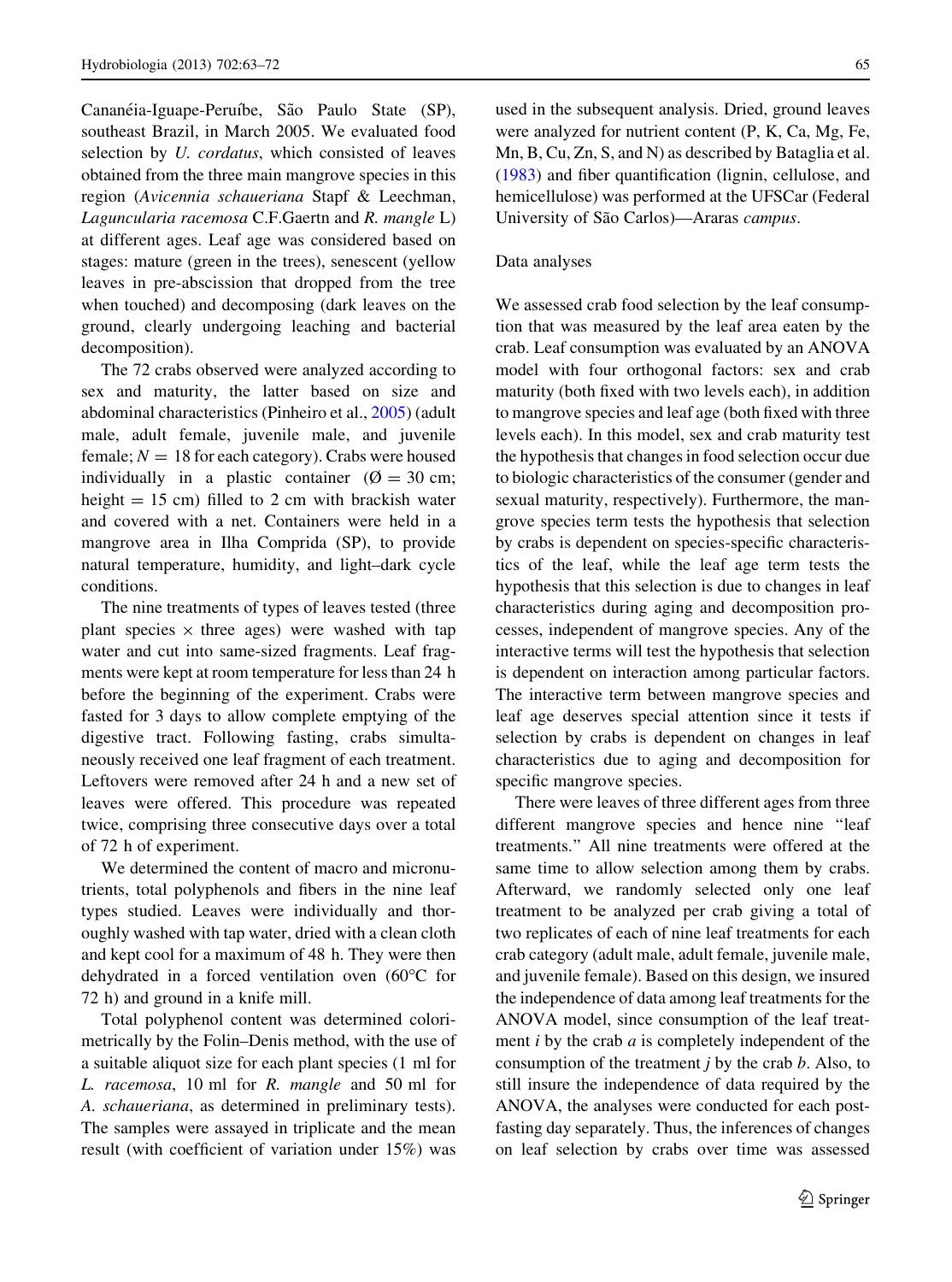qualitatively by the comparison among the outputs of the ANOVA models for each separate day.

Cochran's test was used to determine homoscedasticity and transformations were applied when necessary. The post hoc Student–Newman–Keuls (SNK) test was applied for multiple comparisons of the means. Data of macro and micronutrients, total polyphenols and fibers were ordered using Principal Coordinate Analysis (PCoA) (Legendre & Legendre, [1998;](#page-8-0) Podani, [2000](#page-9-0)) using Euclidian distances as a similarity measure to analyze the chemical similarities of the leaves in different mangrove species and age/stages.

### Results

The animals' maturity affected leaf consumption, since juvenile crabs consumed a higher amount of leaves compared to adults, during all the experimental days (Table 1: SNK test for "crab maturity" at all 3 days, juvenile  $>$  adult;  $P < 0.05$ ). Changes in food selection were detected throughout the experiment (Table 1). In the first post-fasting day, the nonsignificant effect of leaf species or age show that crabs indiscriminately consumed leaves independent of species and age. In the second post-fasting day, crabs selected leaves according to age and irrespective of plant species. In this case, larger amounts of decomposing leaves and lower amounts of mature and senescent leaves were eaten (Fig. [1](#page-4-0)). Decomposing leaves generally had a higher content of structural components (lignin and hemicellulose) and Fe and a lower content of polyphenols compared to leaves at the other maturation stages (Table [2](#page-4-0); Fig. [2\)](#page-5-0).

Finally, in the third post-fasting day, there was an interactive effect between leaf species and age (Table 1; Fig. [3](#page-6-0)). Avicennia schaueriana leaves were the most consumed, and there was no influence of age for this species. Rhizophora mangle leaves were the least consumed, and also there was no influence of age for this species. On the other hand, among leaves of L. racemosa, mature leaves were more consumed than senescent ones. When comparing the same age for different species, it was observed that for the mature leaves, L. racemosa was more selected than R. mangle. For senescent and decomposing ages, A. schaueriana was more selected when compared to L. racemosa and

**Table 1** Factorial analysis of variance for leaf consumption by the mangrove crab U. cordatus in the different post-fasting days and according to sex, maturity, food plant species, and leaf age/stage

| SV                                   | df | Day 1                   |      |        | Day 2  |                   |        | Day 3  |                   |        |
|--------------------------------------|----|-------------------------|------|--------|--------|-------------------|--------|--------|-------------------|--------|
|                                      |    | MS                      | F    | P      | MS     | $\mathbf F$       | P      | MS     | $_{\rm F}$        | P      |
| Crab maturity (Ma)                   | 1  | 709.7                   | 4.65 | 0.0378 | 2049.8 | 4.99              | 0.0318 | 4656.3 | 5.98              | 0.0194 |
| Crab sex $(sex)$                     | 1  | 240.9                   | 1.58 | 0.2170 | 13.8   | 0.03              | 0.8559 | 1252.9 | 1.61              | 0.2126 |
| Leaf species (sp)                    | 2  | 212.3                   | 1.39 | 0.2618 | 520.6  | 1.27              | 0.2938 | 3853.7 | 4.95              | 0.0126 |
| Leaf age (age)                       | 2  | 206.2                   | 1.35 | 0.2717 | 2858.9 | 6.96              | 0.0028 | 552.5  | 0.71              | 0.4984 |
| $Ma \times$ sex                      | 1  | 67.9                    | 0.44 | 0.5091 | 111.8  | 0.27              | 0.6051 | 1082.9 | 1.39              | 0.2458 |
| $Ma \times sp$                       | 2  | 190.6                   | 1.25 | 0.2989 | 390.8  | 0.95              | 0.3957 | 2449.3 | 3.15              | 0.0550 |
| $Ma \times age$                      | 2  | 146.3                   | 0.96 | 0.3929 | 882.4  | 2.15              | 0.1314 | 363.5  | 0.47              | 0.6305 |
| $Sex \times sp$                      | 2  | 177.9                   | 1.17 | 0.3232 | 36.4   | 0.09              | 0.9154 | 34.0   | 0.04              | 0.9573 |
| $Sex \times age$                     | 2  | 37.9                    | 0.25 | 0.7815 | 21.7   | 0.05              | 0.9487 | 2279.0 | 2.93              | 0.0663 |
| $Sp \times age$                      | 4  | 190.4                   | 1.25 | 0.3083 | 1012.2 | 2.46              | 0.0625 | 2207.4 | 2.84              | 0.0383 |
| $Ma \times sex \times sp$            | 2  | 290.8                   | 1.91 | 0.1634 | 296.5  | 0.72              | 0.4928 | 29.6   | 0.04              | 0.9627 |
| $Ma \times$ sex $\times$ age         | 2  | 93.9                    | 0.62 | 0.5460 | 110.8  | 0.27              | 0.7651 | 1061.7 | 1.36              | 0.2684 |
| $Ma \times age \times sp$            | 4  | 70.9                    | 0.46 | 0.7612 | 306.5  | 0.75              | 0.5670 | 890.5  | 1.14              | 0.3514 |
| $Sex \times sp \times age$           | 4  | 59.6                    | 0.39 | 0.8138 | 116.6  | 0.28              | 0.8865 | 1766.8 | 2.27              | 0.0806 |
| $Ma \times sex \times sp \times age$ | 4  | 113.2                   | 0.74 | 0.5698 | 385.2  | 0.94              | 0.4533 | 704.4  | 0.91              | 0.4712 |
| Residual                             | 36 | 152.6                   |      |        | 410.8  |                   |        | 778.1  |                   |        |
|                                      |    | $C = 0.3967 (P < 0.01)$ |      |        |        | $C = 0.2549$ (ns) |        |        | $C = 0.1785$ (ns) |        |

Bold values correspond to the significant values determined by the statistic analysis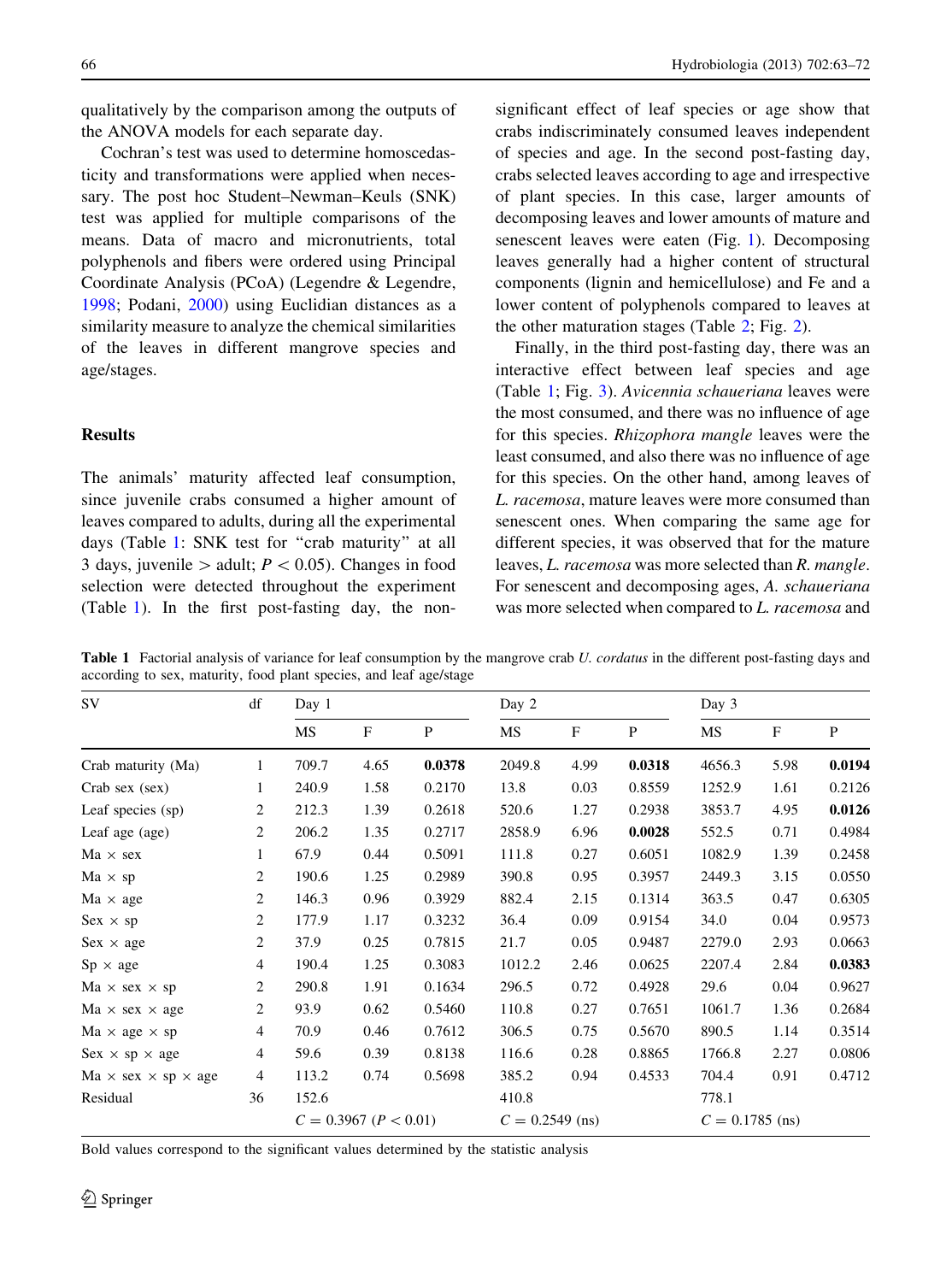<span id="page-4-0"></span>

Fig. 1 Leaf consumption  $(\%)$  by the mangrove crab U. cordatus at the second post-fasting period (24–48 h) according to leaf age

R. mangle. The elements N, P, K, Mg, S, and cellulose account for the clustering of the most consumed leaves (Fig. [4](#page-7-0)). Senescent L. racemosa leaves, the least consumed, had the highest polyphenol concentration (Table 2).

# Discussion

Zn (mg  $kg^{-1}$ )

Results show that the mangrove crab U. cordatus can alter food selection in the experimental period of post-fasting. Crabs foraged indiscriminately during the first post-fasting day, presumably to rapidly compensate for food deprivation. In the following days, however, they started selecting food, first as a function of leaf age and then according to an interaction between leaf age and mangrove species. Thus, our results suggest, through a qualitative comparison among ANOVA outputs (rather than a formal comparison), that fasting can influence food selection by consumers. We suggest that this biologic influence of pre-experimental fasting should be considered in further studies. Here, we show that consumers can present no selection of food at the beginning due fasting. On the other hand, even in experiments where selection was observed, it would be reasonable to consider the fasting effect where consumers would look for specific nutritional items to satiate the effects of fasting, since it is known that fasting affects both physiology and behavior (Hughes & Dunkin, [1984](#page-8-0); Morton & Chan, [1999](#page-8-0); Miyazaki et al., [2000](#page-8-0)). Therefore, results of experiments on food selection disregarding fasting, especially those restricted to a single experimental phase, may present results due to the procedural effect of fasting rather than selection.

In addition to gain a better understanding of fasting effects on feeding ecology, it is necessary that it is included in the discussions of experimental design for feeding preference studies. Based on the ongoing

A. schaueriana L. racemosa R. mangle M S D M S D M S D Polyphenol (%) 0.68 1.13 0.59 11.97 15.68 5.79 7.50 10.03 2.80 Lignin (%) 9.52 9.76 11.64 10.16 7.36 15.56 6.88 9.24 11.12 Cellulose (%) 13.88 20.04 22.46 10.84 11.14 5.64 10.32 9.16 8.58 Hemicellulose (%) 20.4 12.5 13.1 8.7 10.3 14.6 45 45.5 58.9  $N$  (g kg<sup>-1</sup>) ) 22.5 9.8 8.8 13.7 6.9 6.9 15.7 7.8 6.9  $P$  (g kg<sup>-1</sup>) ) 2.1 1 0.8 1.7 1.2 0.9 1.3 0.8 0.4  $K$  (g kg<sup>-1</sup>) ) 28 10.2 7.6 14.1 10.1 1.6 9.3 8.1 0.7  $Ca (g kg<sup>-1</sup>)$ ) 3.3 6.6 5.9 7.4 8.1 9.4 8.3 9.7 12.5  $Mg$  (g kg<sup>-1</sup>) ) 8 12 13 3.1 2.4 2.6 4.3 5.1 3.5 S (g kg<sup> $-1$ </sup>) ) 2.5 2.7 2.8 1.5 1.5 1.5 2.3 1.9 1.8 B (mg  $kg^{-1}$ ) ) 59 56 63 41 42 44 49 62 74 Cu  $(mg kg^{-1})$ ) 1000 4 6000 Fe (mg  $kg^{-1}$ ) ) 191 524 642 887 1160 3350 68 94 583 Mn (mg  $kg^{-1}$ ) ) 133 280 290 119 138 151 280 510 400

) 20 15 8 15 16 27 4 2 3

Table 2 Chemical composition of mangrove plant leaves at different age/stages (M mature, S senescent, D decomposing)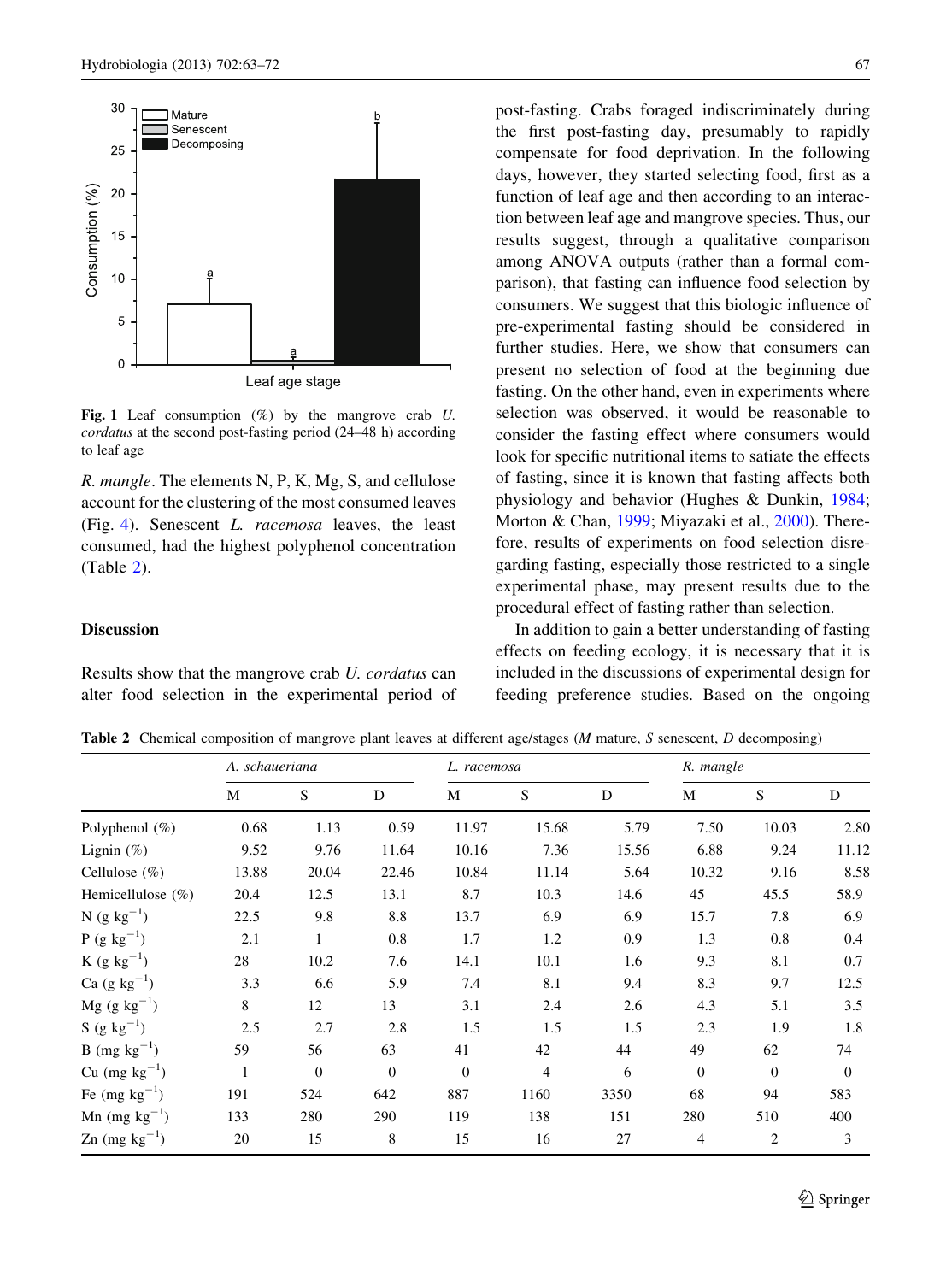<span id="page-5-0"></span>Fig. 2 Principal coordinate analysis (PCoA) matching data on chemical components of leaves at different age (M mature, S senescent, D decomposing), independent of their species, at the second post-fasting period (24–48 h)



debate regarding such experimental designs (see Peterson & Renaud, [1989;](#page-8-0) Underwood et al., [2004](#page-9-0); Underwood & Clarke, [2005](#page-9-0), [2006](#page-9-0); Manly, [2006](#page-8-0); Taplin, [2007](#page-9-0)), we assume that we have not tested ''preference'' in the present study, since we used a multiple-choice experiment and made no test for consumption of a specific treatment offered alone. Thus, our design does not test preference among prey, but the selection of different leaves when available in the same amount and at the same time. However, our results still highlight the changes in selection over time and hence pose important questions which should be considered in discussions of design if artefacts are to be avoided.

Crabs began selecting food in the second postfasting day, increasing consumption of items that are likely the most palatable and rejecting the least palatable specimens. Therefore, the high polyphenol concentration present in senescent leaves explains why they were less consumed than those at other age/ stages. Polyphenols are known to be astringent substances that are part of plant defense mechanisms against herbivores (Godoy et al., [1997](#page-8-0); Kandil et al., [2004\)](#page-8-0). Other mangrove crabs prefer leaves with lower polyphenol content (Micheli, [1993a](#page-8-0)). In the second post-fasting phase, crabs started selecting other leaf characteristics, such as higher N, P, K, and cellulose content.

The crab U. cordatus consumed A. shaueriana rather than R. mangle, in contrast to the results of a study by Nordhaus & Wolff [\(2007](#page-8-0)) who reported R. mangle as the preferred food species. In the present study, the preference of crabs for decomposing L. racemosa leaves and the reduced selection of R. mangle leaves show that, in addition to the presence of polyphenols and macronutrients, other factors may have affected food selection, such as texture, color, and even the palatability provided by other chemical components. A more thorough investigation of crab physiology and its energy requirements, as well as detailed studies on the influence of elements such as Fe, Cu, Zn, Mn on leaf palatability, may help to explain food selection. Corrêa et al. [\(2005](#page-7-0)) found that Mn and Cr oxides in the environment can affect physiological processes in U. cordatus, high Mn levels being toxic to this species. This explains the lower consumption of R. mangle leaves by U. cordatus in the present study due to their high Mn content in senescent and decomposing leaves. Also, these results highlight the importance of studies on the nutrient value of food rather than their systematic level. In this context, the differences in our findings from those of Nordhaus & Wolff  $(2007)$  $(2007)$  may be related to geographical changes in nutrients contents for the same plant species. It is also important to consider the influence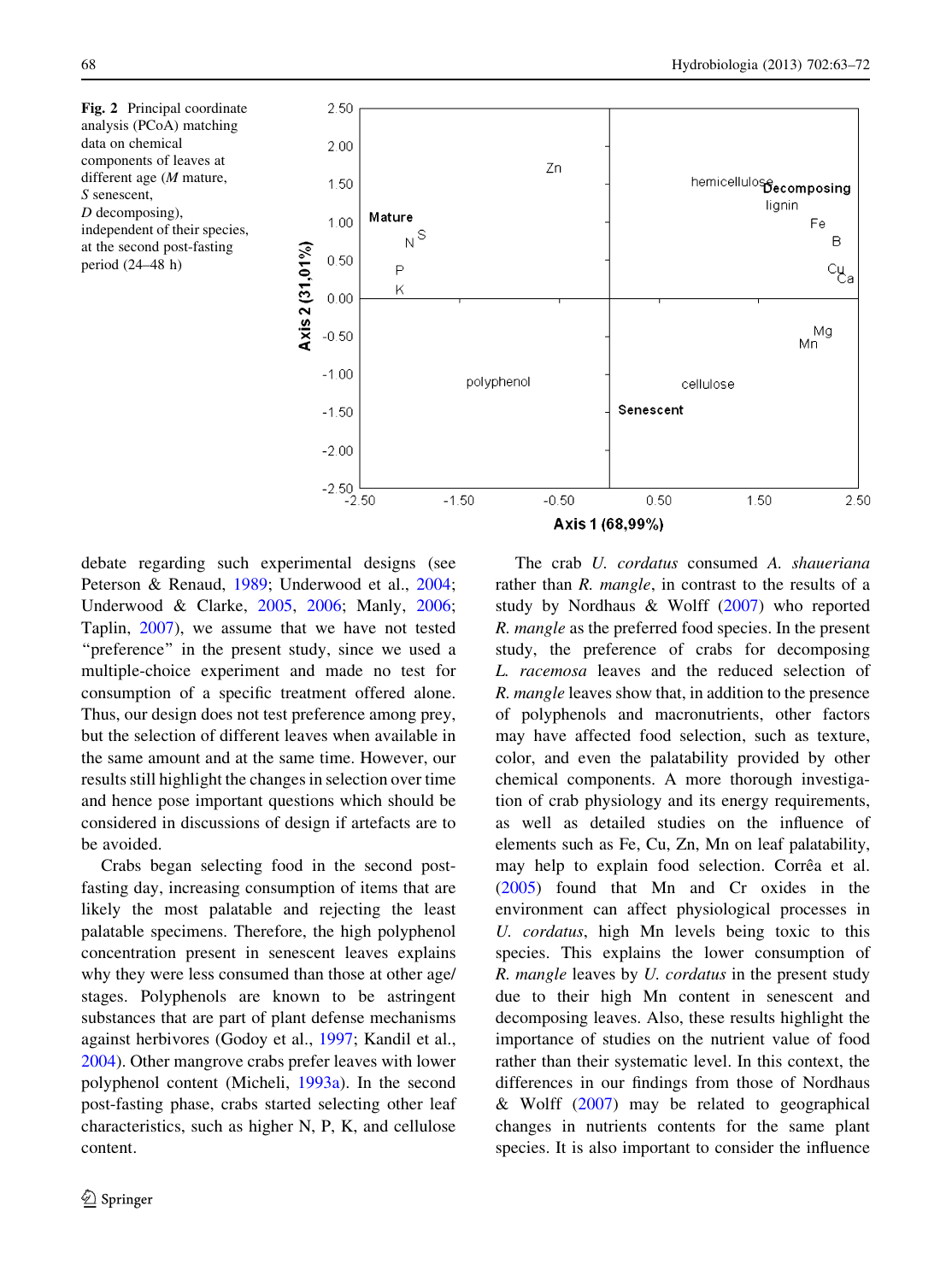<span id="page-6-0"></span>

Fig. 3 Leaf consumption  $(\%)$  by the mangrove crab U. cordatus at the three different post-fasting periods according to the age of leaves from three mangrove species. At the third post-fasting period, SNK for the significant result of the leaf species  $\times$  leaf age term of the ANOVA model are represented, where symbols indicate comparisons among leaf age for the same mangrove species and *letters* indicate comparison among mangrove species for the same leaf age. In both comparisons, different symbols/letters indicate significant differences  $(P < 0.05)$ 

of fasting to standardize experiments to allow better comparisons.

We found that the food selection of U. cordatus for mangrove leaves generally followed the pattern observed in other Grapsidae and Sesarmidae species, in which N, P, and polyphenols are the main variables associated with selection and diet composition (Camilleri, [1989](#page-7-0); Lee, [1989;](#page-8-0) Micheli, [1993a](#page-8-0), [b](#page-8-0); Ashton, [2002\)](#page-7-0). Also, the increased feeding activity of juvenile crabs may be associated with the energy demands needed for growth, since juvenile animals have high molting frequency (Pinheiro et al., [2005](#page-9-0)). Koch [\(1999](#page-8-0)) showed the importance of U. cordatus in mangrove energy flow, considering total community biomass, and energy differences between primary production and consumption/respiration of mangrove species. The results of the present study confirm that U. cordatus plays a significant role at the bottom of the food chain and in mangrove nutrient cycling. Accordingly, the commercial use of this species must be well planned because overexploitation can diminish its population and cause a serious ecological impact on the mangrove. According to Nascimento ([1993](#page-8-0)), mangrove leaves carried by U. cordatus to its burrow are decomposed by fungi and bacteria, which in turn produce proteins that enrich this food. Our captivity experiments with this species reveal a strong association between food preference and the chemical characteristics of leaves, as observed in earlier studies for other species (Camilleri, [1989;](#page-7-0) Micheli, [1993a](#page-8-0); Chan & Ye, 2008; Erickson et al., [2008](#page-8-0)). Thus, reduced foraging activity in U. cordatus could change nutrient content in the mangrove, decreasing decomposition of fragmented organic matter as well as its availability to detritivorous crabs and other components of mangrove fauna.

Given the above-mentioned arguments, we can assert that the feeding choices of U. cordatus are mainly driven by low polyphenol levels and high macronutrient content obtained from A. schaueriana leaves and mature and decomposing L. racemosa leaves. The chemical properties of the leaves as well as space/temporal variations in litter availability and composition can affect the feeding activity of U. cordatus in mangrove areas and is certainly associated with the development of this species. More studies on this issue are necessary to assess the effects of specific chemical elements in U. cordatus nutrition and provide a background to enable the formulation of a specific and balanced diet that is suitable to optimize crab growth and weight gain in captivity. This may shorten the time required for crabs to reach commercial size, as reported in other studies (Pinheiro et al., [2005;](#page-9-0) Diele & Koch, [2010](#page-8-0)). Also, despite leaf age and species choice, mangrove leaves remain an insubstantial diet for some crabs, which require protein from elsewhere (Skov & Hartnoll, [2002\)](#page-9-0). Hence, studies on the physiological capacity of digestion of leaves and also the absorption of protein from other prey are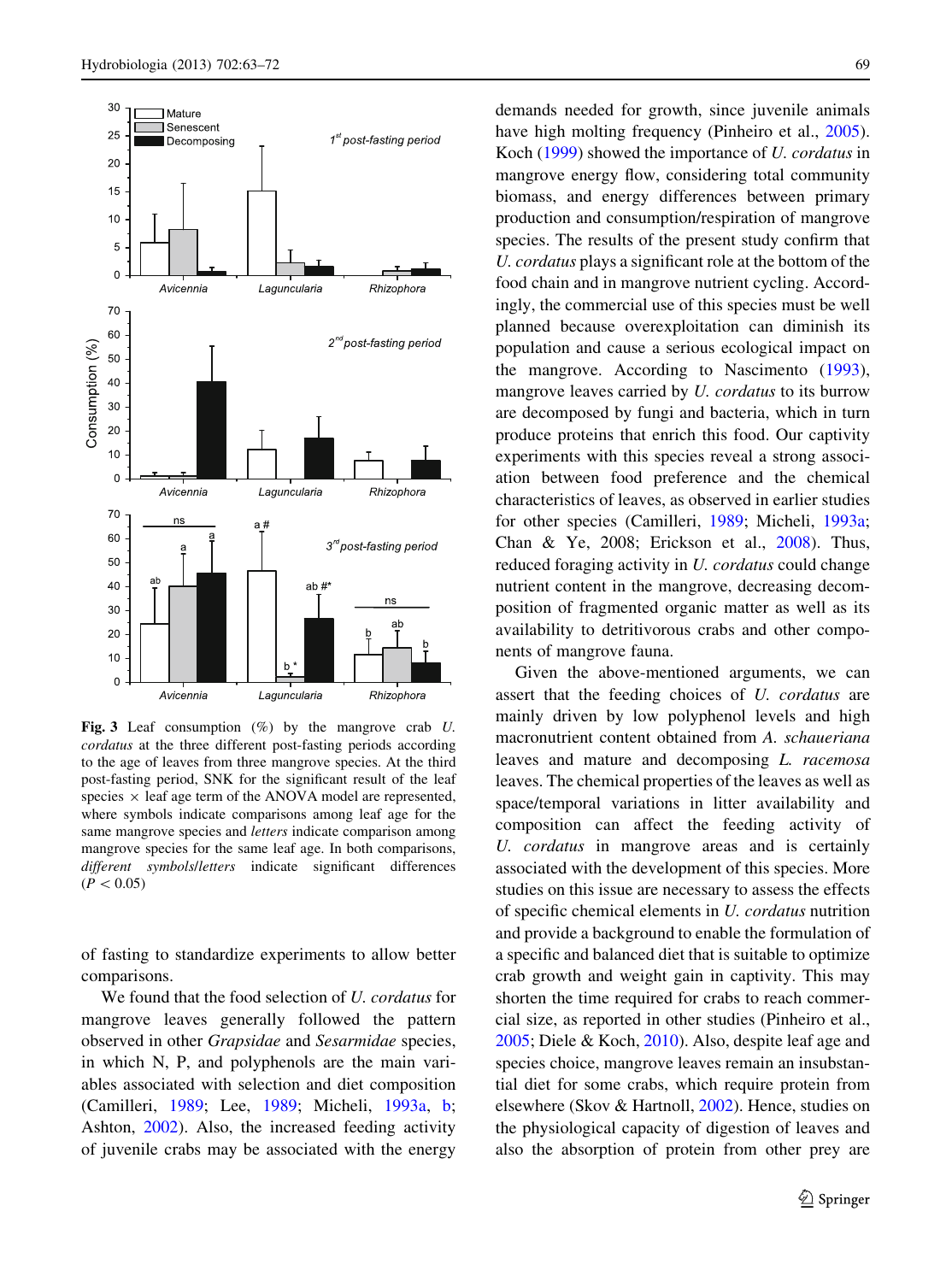<span id="page-7-0"></span>Fig. 4 Principal coordinate analysis (PCoA) matching data on chemical components of leaves of different species  $(A = A)$ . schaueriana,  $L = L$ . racemosa and  $R = R$ . mangle) and at different age (M mature, S senescent, D decomposing) at the third post-fasting period (48–72 h)



necessary in this species, to gain greater understanding of its ecological and phylogenetic importance.

Acknowledgments The authors thank all the colleagues who help in both field and laboratory activities, especially B. Sant'Anna, C. Cordeiro, and T. Sabanelli; and the anonymous referees and editor by the valuable suggestions in an early version of the manuscript. Financial support was provided by Fundação de Amparo à Pesquisa do Estado de São Paulo—FAPESP (R.A.C.-# 2002/11580-3; and M.A.A.P. # 2002/05614-2), Fundação Biodiversitas—Programa de Espécies Ameaçadas de Extinção (M.A.A.P. # 020I/012004), and Pró-Reitoria de Pesquisa-PROINTER/PROPe/UNESP (M.A.A.P # 49/2011).

#### References

- Amouroux, J. M. & M. Tavares, 2005. Natural recovery of Amazonian mangrove forest as revealed by brachyuran crab fauna: preliminary description. Vie et Milieu-Life and Environment 55: 71–79.
- Ashton, E. C., 2002. Mangrove sesarmid crab feeding experiments in Peninsular Malaysia. Journal of Experimental Marine Biology and Ecology 273: 97–119.
- Bataglia, O. C., A. M. C. Furlani, J. P. F. Teixeira, P. R. Furlani & J. R. Gallo, 1983. Métodos de análises químicas de plantas. Boletim Técnico do Instituto Agronômico de Campinas 78: 48.
- Boer, W. F., 2000. Biomass dynamics of seagrasses and the role of mangrove and seagrass vegetation as different nutrient

sources for an intertidal ecosystem. Aquatic Botany 66: 225–239.

- Branco, J. O., 1993. Aspectos ecológicos do caranguejo Ucides cordatus (Linnaeus, 1763) (Crustacea, Decapoda) do manguezal do Itacorubi, Santa Catarina, Brasil. Arquivos de Biologia e Tecnologia 36: 133–148.
- Camilleri, J. C., 1989. Leaf choice by crustaceans in a mangrove forest in Queensland. Marine Biology 102: 453–459.
- Cannicci, S., D. Burrows, S. Fratini, T. J. Smith III, J. Offenberg & F. Dahdough-Guebas, 2008. Faunal impact on vegetation structure and ecosystem function in mangrove forests: a review. Aquatic Botany 89: 186–200.
- Chen, G. & Y. Ye, 2008. Leaf consumption by Sesarma plicata in a mangrove forest at Jiulongjiang Estuary, China. Marine Biology 154: 997–1007.
- Christofoletti, R. A., V. A. Murakami, D. N. Oliveira, R. E. Barreto & A. A. V. Flores, 2010. Foraging by the omnivorous crab Pachygrapsus transversus affects the structure of assemblages on sub-tropical rocky shores. Marine Ecology Progress Series 420: 125–134.
- Clough, B. F., D. T. Tan & D. X. Phuong, 2000. Canopy leaf area index and litter fall in stands of the mangrove Rhizophora apiculata of different age in the Mekong Delta, Vietnam. Aquatic Botany 66: 311–320.
- Conde, J. E., M. M. P. Tognella & E. T. Paes, 2000. Population and life history features of the crab Aratus pisonii (Decapoda: Grapsidae) in a subtropical estuary. Interciência 25: 151–158.
- Correˆa Jr, J. D., M. R. Silva, A. C. B. Silva, S. M. A. Lima, O. Malm & S. Allodi, 2005. Tissue distribution, subcellular localization and endocrine disruption patterns induced by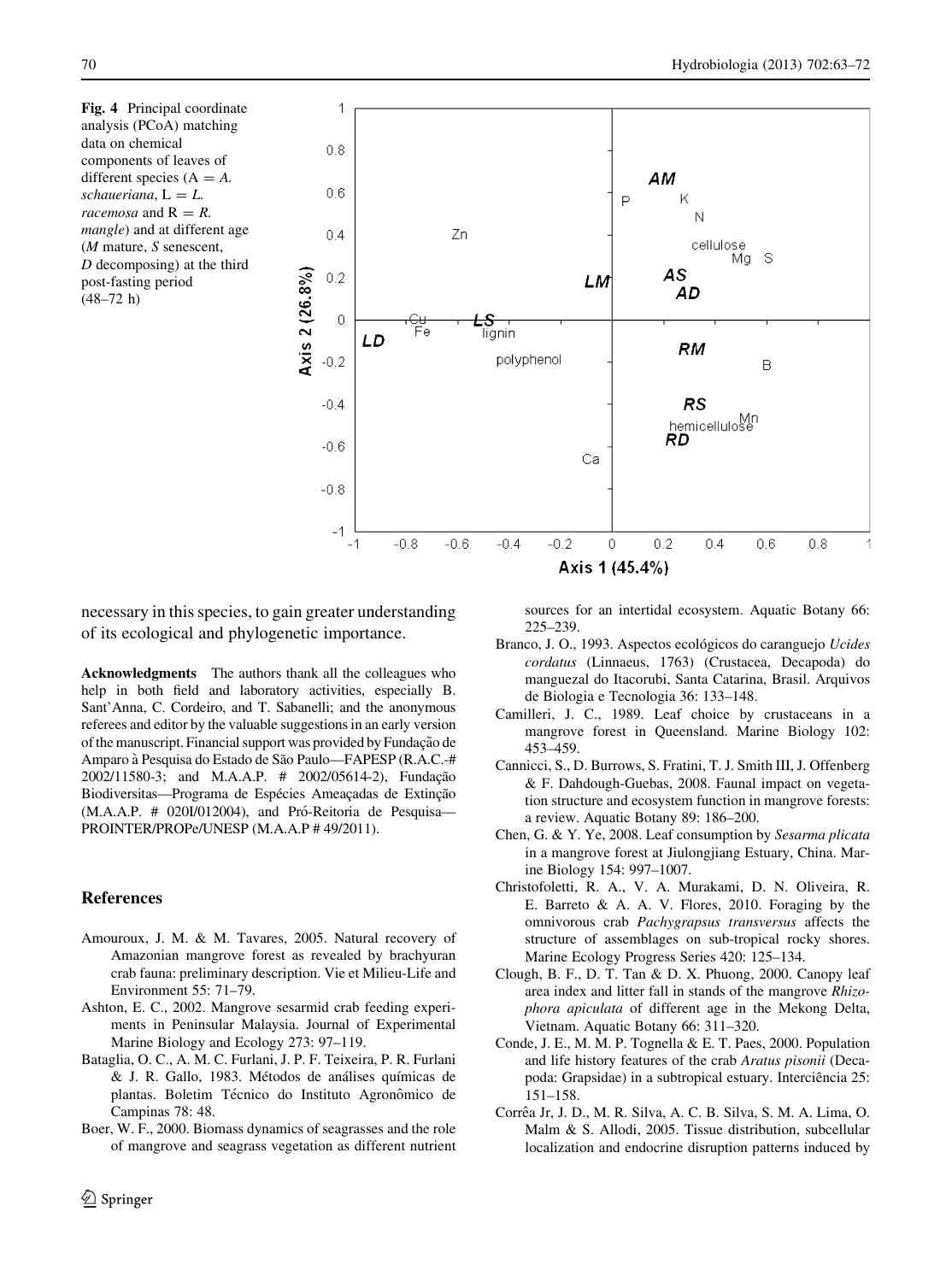<span id="page-8-0"></span>Cr and Mn in the crab Ucides cordatus. Aquatic Toxicology 73: 139–154.

- Diele, K. & V. Koch, 2010. Growth and mortality of the exploited mangrove crab Ucides cordatus (Ucididae) in N-Brazil. Journal of Experimental Marine Biology and Ecology 395: 171–180.
- Emmerson, W. D. & L. E. McGwynne, 1992. Feeding and assimilation of mangrove leaves by the crab Sesarma meinerti de Man in relation to leaf-litter production in Mgazana, a warm-temperate southern African mangrove swamp. Journal of Experimental Marine Biology and Ecology 157: 41–53.
- Erickson, A. A., I. C. Feller, V. J. Paul, L. M. Kwiatkowski & W. Lee, 2008. Selection of an omnivorous diet by the mangrove tree crab Aratus pisonii in laboratory experiments. Journal of Sea Research 59: 59–69.
- Fausto-Filho, J., 1968. Crustáceos decápodos de valor comercial ou utilizados como alimento no nordeste brasileiro. Boletim da Sociedade Cearense de Agronomia 9: 27–28.
- Fleck, D. C. & J. N. Layne, 1990. Variation in tannin activity of acorns of seven species of central Florida oaks. Journal of Chemical Ecology 16: 2925–2934.
- Geraldes, M. G. & I. B. Calventi, 1983. Estudios experimentales para el mantenimiento en cautiverio del cangrejo Ucides cordatus. Ciência Interamericana 23: 41–53.
- Godoy, S. A. P., M. A. S. Mayworm, V. K. Lo, A. Salatino & Y. Schaeffer-Novelli, 1997. Teores de ligninas, nitrogênio e taninos em folhas de espécies típicas de mangue. Revista Brasileira de Botânica 20: 35-40.
- Hernes, P. J., R. Benner, G. L. Cowie, M. A. Goñi, B. A. Bergamaschi & J. I. Hedges, 2001. Tannin diagenesis in mangroves leaves from a tropical estuary: a novel molecular approach. Geochimica et Cosmochimica Acta 65: 3109–3122.
- Hughes, R. N. & S. de B. Dunkin, 1984. Behavioural components of prey selection by dogwhelks, Nucella lapillus (L.), feeding on mussels, Mytilus edulis L., in the laboratory. Journal of Experimental Marine Biology and Ecology 77: 45–68.
- Ivo, C. T. C. & T. C. V. Gesteira, 1999. Sinopse das observações sobre a bioecologia e pesca do caranguejo-uçá, Ucides cordatus cordatus (Linnaeus, 1763), capturado em estuários de sua área de ocorrência no Brasil. Boletim Técnico-Científico do CEPENE 7: 9-52.
- Kandil, F. E., M. H. Grace, D. S. Seigler & J. M. Cheeseman, 2004. Polyphenolics in Rhizophora mangle L. leaves and their changes during leaf development and senescence. Trees 18: 518–528.
- Koch, V., 1999. Epibenthic production and energy flow in the Caeté mangrove estuary, North Brazil. Doctor's Thesis of the Center for Tropical Marine Ecology, University Bremen, Bremen: 97 p.
- Koch, V. & M. Wolff, 2002. Energy budget and ecological role of mangrove epibenthos in the Caeté estuary, North Brazil. Marine Ecology Progress Series 22: 119–130.
- Kristensen, E., 2008. Mangrove crabs as ecosystem engineers; with emphasis on sediment processes. Journal of Sea Research 59: 30–43.
- Lee, S. Y., 1989. The importance of sesarminae crabs Chiromanthes ssp. and inundation frequency on mangrove (Kandelia candel Druce) leaf litter turnover in a Hong

Kong tidal shrimp pond. Journal of Experimental Marine Biology and Ecology 131: 23–43.

- Legendre, P. & L. Legendre, 1998. Numerical Ecology, 2nd ed. Elsevier, Amsterdam.
- Linton, S. M. & P. Greenaway, 2007. A review of feeding and nutrition of herbivorous land crabs: adaptations to low quality plant diets. Journal of Comparative Physiology B 177: 269–286.
- López, M. S., R. Coutinho, C. E. L. Ferreira & G. Rilov, 2010. Predator-prey interactions in a bioinvasion scenario: differential predation by native predators on two exotic rocky intertidal bivalves. Marine Ecology Progress Series 403: 101–112.
- Manly, B. J., 2006. On a proposed method for analysing experiments on food choice. Journal of Experimental Marine Biology and Ecology 335: 154–155.
- McClintock, J. B. & J. M. Lawrence, 1985. Characteristics of foraging in the soft-bottom benthic starfish Luidia clathrata (Echinodermata: Asteroidea): prey selectivity, switching behavior, functional responses and movement patterns. Oecologia 66: 291–298.
- Micheli, F., 1993a. Feeding ecology of mangrove crabs in North Eastern Australia: mangrove litter consumption by Sesarma messa and Sesarma smithii. Journal of Experimental Marine Biology and Ecology 171: 165–186.
- Micheli, F., 1993b. Effect of mangrove litter species and availability on survival, moulting, and reproduction of the mangrove crab Sesarma messa. Journal of Experimental Marine Biology and Ecology 171: 149–163.
- Micheli, F., F. Gherardi & M. Vannini, 1991. Feeding and burrowing ecology of two East African mangrove crabs. Marine Biology 111: 247–254.
- Miyazaki, T., R. Masuda, S. Furuta & K. Tsukamoto, 2000. Feeding behaviour of hatchery reared juveniles of the Japanese flounder following a period of starvation. Aquaculture 190: 129–138.
- Morton, B. & K. Chan, 1999. Hunger rapidly overrides the risk of predation in the subtidal scavenger Nassarius siquijorensis (Gastropoda: Nassariidae): an energy budget and a comparison with the intertidal Nassarius festivus in Hong Kong. Journal of Experimental Marine Biology and Ecology 240: 213–228.
- Nascimento, S. A., 1993. Biologia do caranguejo-uçá (Ucides cordatus). ADEMA-Administração Estadual do Meio Ambiente, Aracajú: 13-45.
- Nordhaus, I. & M. Wolff, 2007. Feeding ecology of the mangrove crab Ucides cordatus (Ocypodidae): food choice, food quality and assimilation efficiency. Marine Biology 151: 1665–1681.
- Nordhaus, I., M. Wolff & K. Diele, 2006. Litter processing and population food intake of the mangrove crab Ucides cordatus in a high intertidal forest in northern Brazil. Estuarine, Coastal and Shelf Science 67: 239–250.
- Ostrensky, A., U. S. Sternhain, E. Brun, F. X. Wegbecker & D. Pestana, 1995. Análise da viabilidade técnico-econômica dos cultivos do caranguejo-uçá Ucides cordatus (Linnaeus, 1763) no litoral paranaense. Arquivos de Biologia e Tecnologia 38: 939–947.
- Peterson, C. H. & P. E. Renaud, 1989. Analysis of feeding preference experiments. Oecologia 80: 82–86.